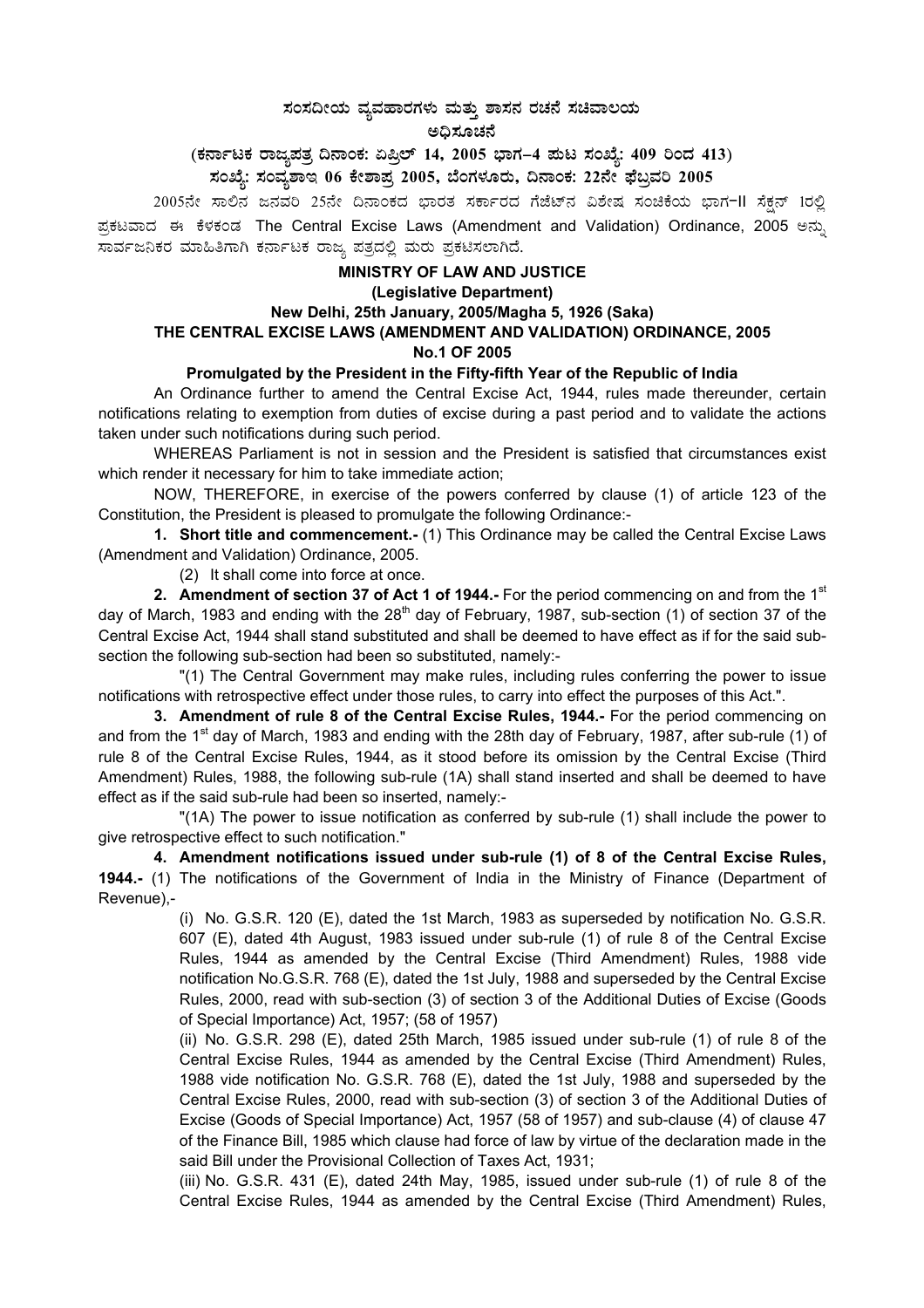1988 vide notification No. G.S.R. 768 (E), dated the 1st July, 1988 and superseded by the Central Excise Rules, 2000, read with sub-section (3) of section 3 of the Additional Duties of Excise (Goods of Special Importance) Act, 1957 (58 of 1957) and sub-section (4) of section 47 of the Finance Act, 1985; (32 of 1985) and

(iv) No. G.S.R. 701 (E), dated the 2nd September, 1985 as amended by notification No. G.S.R. 747 (E) dated 20th September, 1985 issued under sub-rule (1) of rule 8 of the Central Excise Rules, 1944 as amended by the Central Excise (Third Amendment) Rules, 1988 vide notification No. G.S.R. 768 (E), dated the 1st July, 1988 and superseded by the Central Excise Rules, 2000, read with sub-section (3) of section 3 of the Additional Duties of Excise (Goods of Special Importance) Act, 1957, (58 of 1957)

by the Central Government shall stand amended and shall be deemed to have been so amended retrospectively, in the manner as specified in column (3) of the Schedule on and from the corresponding dates as specified in column (4) of the said Schedule till the date of those notifications were superseded or rescinded, as the case may be.

(2) Notwithstanding anything contained in section 11A of the Central Excise Act, 1944, (1 of 1944) recovery shall be made of all amounts of duty or interest or other charges which have not been collected or, as the case may be, which have been refunded but which would have been collected or, as the case may be, which would have not been refunded if the provisions of this section had been in force at all material times, within a period of thirty days from the date of commencement of this Ordinance, and in the event of non-payment of duty or interest or other charges so recoverable, interest at the rate of fifteen per cent. per annum shall be payable from the date immediately after the expiry of the said period of thirty days till the date of payment.

**Explanation.-** For the removal of doubts, it is hereby declared that no act or omission on the part of any person shall be punishable as an offence which would not have been so punishable if the notifications referred to in sub-section (1) had not been amended retrospectively by that sub-section.

**5. Validation of notifications issued under sub-rule (1) of rule 8 of the Central Excise Rules, 1944.-** Notwithstanding anything contained in any judgement, decree or order of any court, tribunal or other authority-

- (a) all things done or actions taken by the Central Government under the notifications referred to in clauses (i) to (iv) of sub-section (1) of section 4 as they stood before the commencement of this Ordinance shall be deemed to be and to have always been done or taken in accordance with the provisions of the said noitifications;
- (b) no suit or other proceeding shall be instituted, maintained or continued in any court, tribunal or other authority for the refund of any duty levied under the notifications referred to in clause (a);
- (c) no court shall enforce any decree or order directing the refund of any such duties levied under the notifications referred to in clause (a);
- (d) no claim or challenge shall be made in, or entertained by, any court, tribunal or other authority on the ground only that the Central Government did not have, at the material times, the power to amend retrospectively the notifications issued under sub-rule (1) of rule 8 of the Central Excise Rules, 1944.

**6. Application of section 4.-** For the removal of doubts, it is hereby declared that the amendment made to sub-section (1) of section 37 of the Central Excise Act, 1944 by section 2 and the amendment made to rule 8 of the Central Excise Rules, 1944 (1 of 1944) by section 3 shall be in addition to, and not in derogation of, the provisions of section 4.

| THE SCHEDULE              |           |                   |  |  |
|---------------------------|-----------|-------------------|--|--|
| (See section 4)           |           |                   |  |  |
| Notification No. and date | Amendment | Date of effect of |  |  |
|                           |           | amendment         |  |  |
|                           |           |                   |  |  |

S.

| No. |                                 |                                                             | amendment                |
|-----|---------------------------------|-------------------------------------------------------------|--------------------------|
| (1) | (2)                             | (3)                                                         | (4)                      |
|     | G.S.R. $120$ (E), dated the 1st | In the said notification, in the 31st day of March, 1983 to |                          |
|     | March, 1983 (36/83-Central      | Explanation, for clause (3), the 3rd day of August, 1983    |                          |
|     | Excise dated 1st March, 1983)   | shall<br>following<br>clause                                | be (both days inclusive) |
|     |                                 | substituted, namely:-                                       |                          |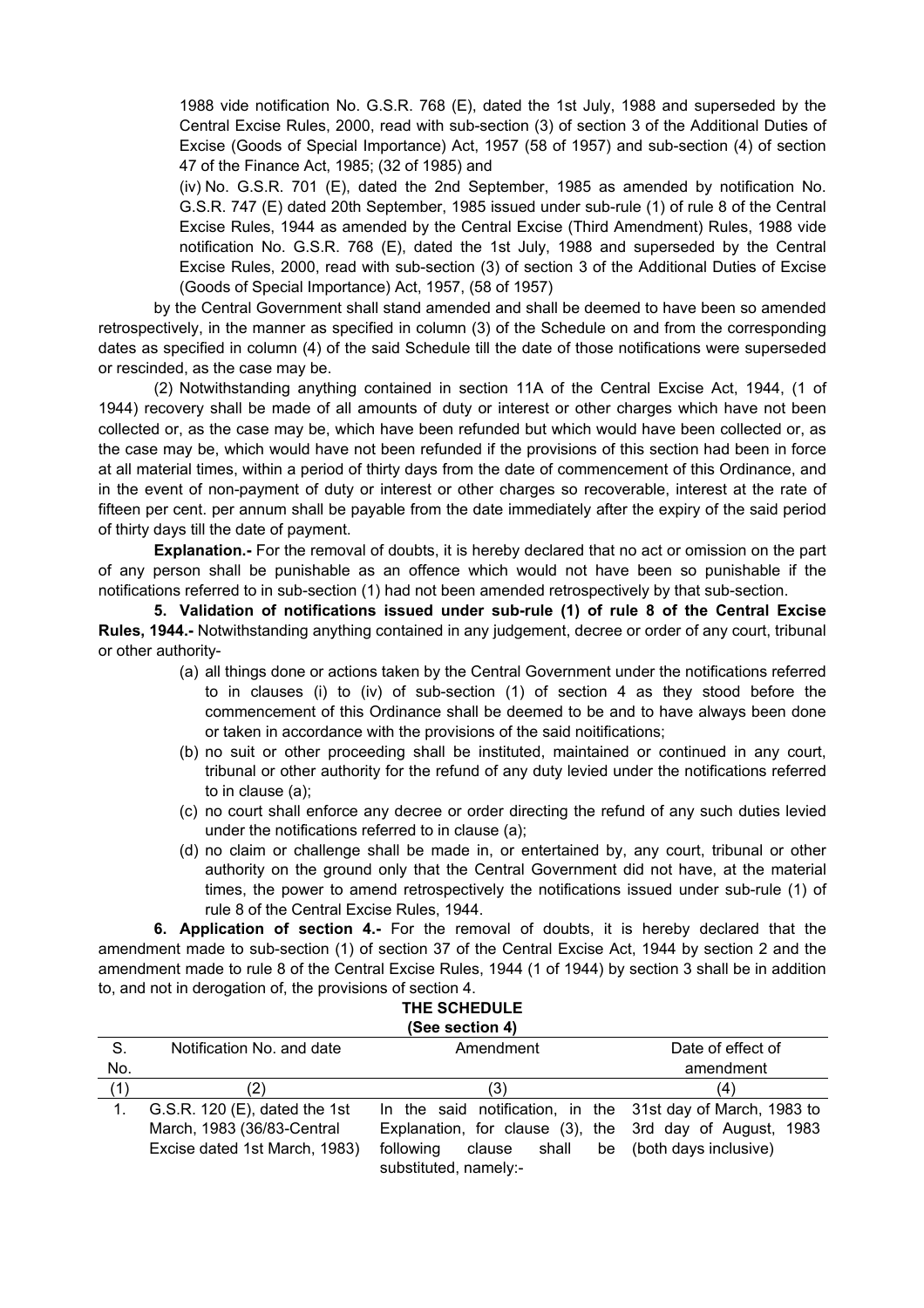'(3) "sale price", in relation to the declaration on a package of cigarettes, means the maximum price (exclusive of local taxes only) at which such package may be sold in retail:

Provided that-

(a) where the sale price is more than the sale price declared on the package of cigarettes, the maximum of such sale price shall be deemed to be the sale price;

(b) where different sale prices are declared on different packages for the sale of such package of cigarettes in packed form in different areas, each such sale price shall be the sale price for the purposes of valuation of the cigarettes intended to be sold in the area to which such sale price relates.'.

In the said notification, in the Explanation, for clause (3), the following clause shall be substituted, namely:-

'(3) "sale price", in relation to the declaration on a package of cigarettes, means the maximum price (exclusive of local taxes only) at which such package may be sold in retail:

Provided that- (a) where the sale price is more than the sale price declared on the package of cigarettes, the maximum of such sale price shall be deemed to be the sale price;

(b) where different sale prices<br>are declared on different are declared on packages for the sale of such package of cigarettes in packed form in different areas, each such sale price shall be the sale price for the purposes of valuation of the cigarettes intended to be sold in the area to which such sale price relates.'.

In the said notification, in the Explanation, for clause (3), the following clause shall be substituted, namely:-

'(3) "sale price", in relation to the declaration on a package of cigarettes, means the maximum price (exclusive of local taxes only) at which such package may be sold in retail: Provided that4th day of August, 1983 to 24th day of March, 1985 (both days inclusive)

25th day of March 1985 to 23rd day of May, 1985 (both days inclusive)

2. G.S.R. 607 (E), dated the 4th August, 1983 [211/1983- Central Excise, dated the 4th August, 1983]

3. G.S.R. 298 (E) dated the 25th March, 1985 [100/1985-Central Excise, dated the 25th March, 1985]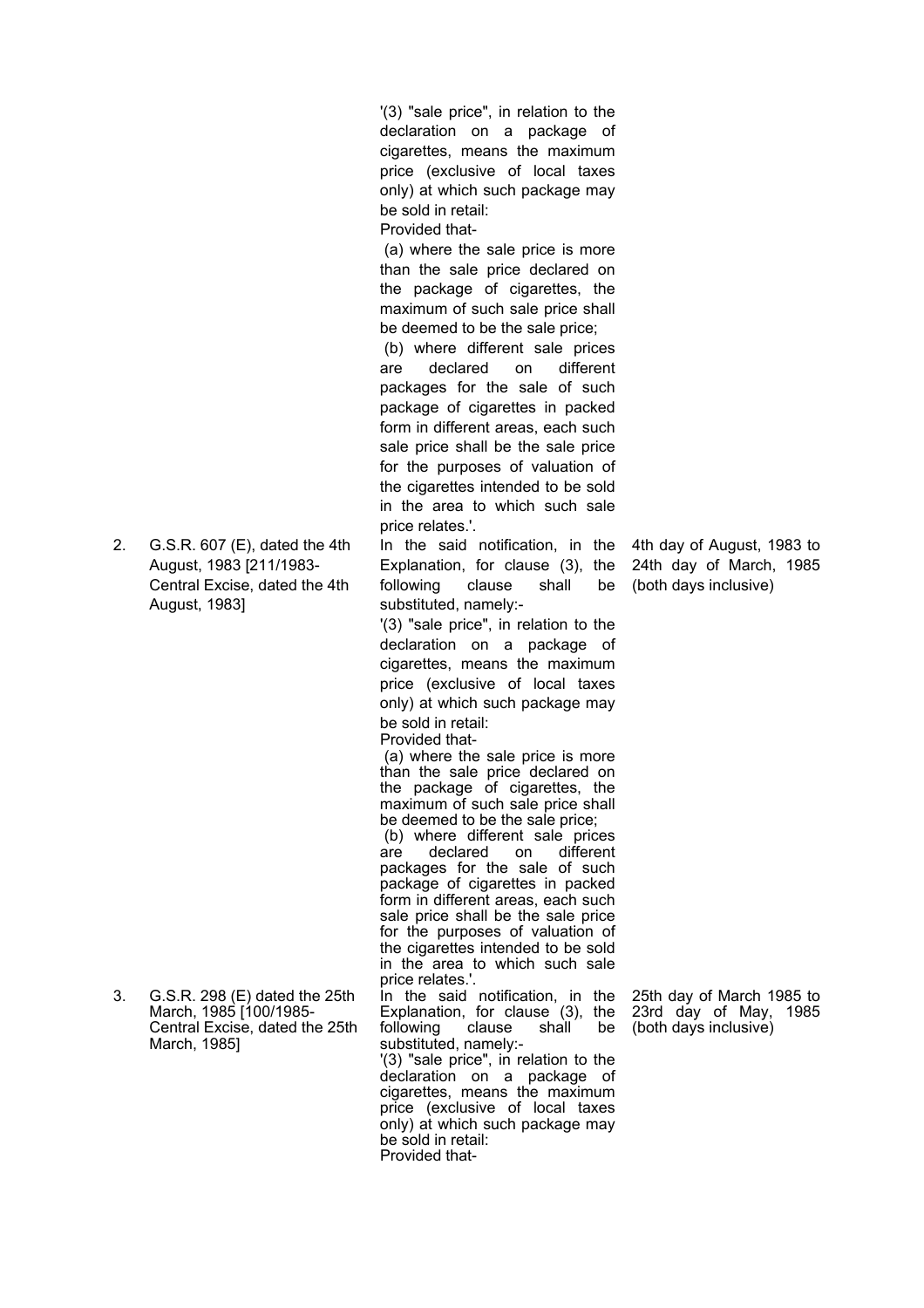4. G.S.R.431 dated the 24th May, 1985 [134/1985-Central Excise, dated the 24th May, 1985]

5. G.S.R. 701 (E), dated the 2nd September, 1985. [201/1985- Central Excise, dated the 2nd September, 1985]

(a) where the sale price is more than the sale price declared on the package of cigarettes, the maximum of such sale price shall be deemed to be the sale price;

(b) where different sale prices are declared on different packages for the sale of such package of cigarettes in packed form in different areas, each such sale price shall be the sale price for the purposes of valuation of the cigarettes intended to be sold in the area to which such sale price relates.'.

In the said notification, in the Explanation, for clause (3), the following clause shall be substituted, namely:-

'(3) "sale price", in relation to the declaration on a package of cigarettes, means the maximum price (exclusive of local taxes only) at which such package may be sold in retail: Provided that-

(a) where the sale price is more than the sale price declared on the package of cigarettes, the maximum of such sale price shall be deemed to be the sale price;

(b) where different sale prices are declared on different packages for the sale of such package of cigarettes in packed form in different areas, each such sale price shall be the sale price for the purposes of valuation of the cigarettes intended to be sold in the area to which such sale price relates.'.

In the said notification, in the Explanation, for clause (3), the following clause shall be substituted, namely:-

'(3) "sale price", in relation to the declaration on a package of cigarettes, means the maximum price (exclusive of local taxes only) at which such package may be sold in retail: Provided that-

(a) where the sale price is more than the sale price declared on the package of cigarettes, the maximum of such sale price shall be deemed to be the sale price;

24th day of May, 1985 to 1st day of September, 1985 (both days inclusive)

2nd day of September, 1985 to 19th day of September, 1985 (both days inclusive)